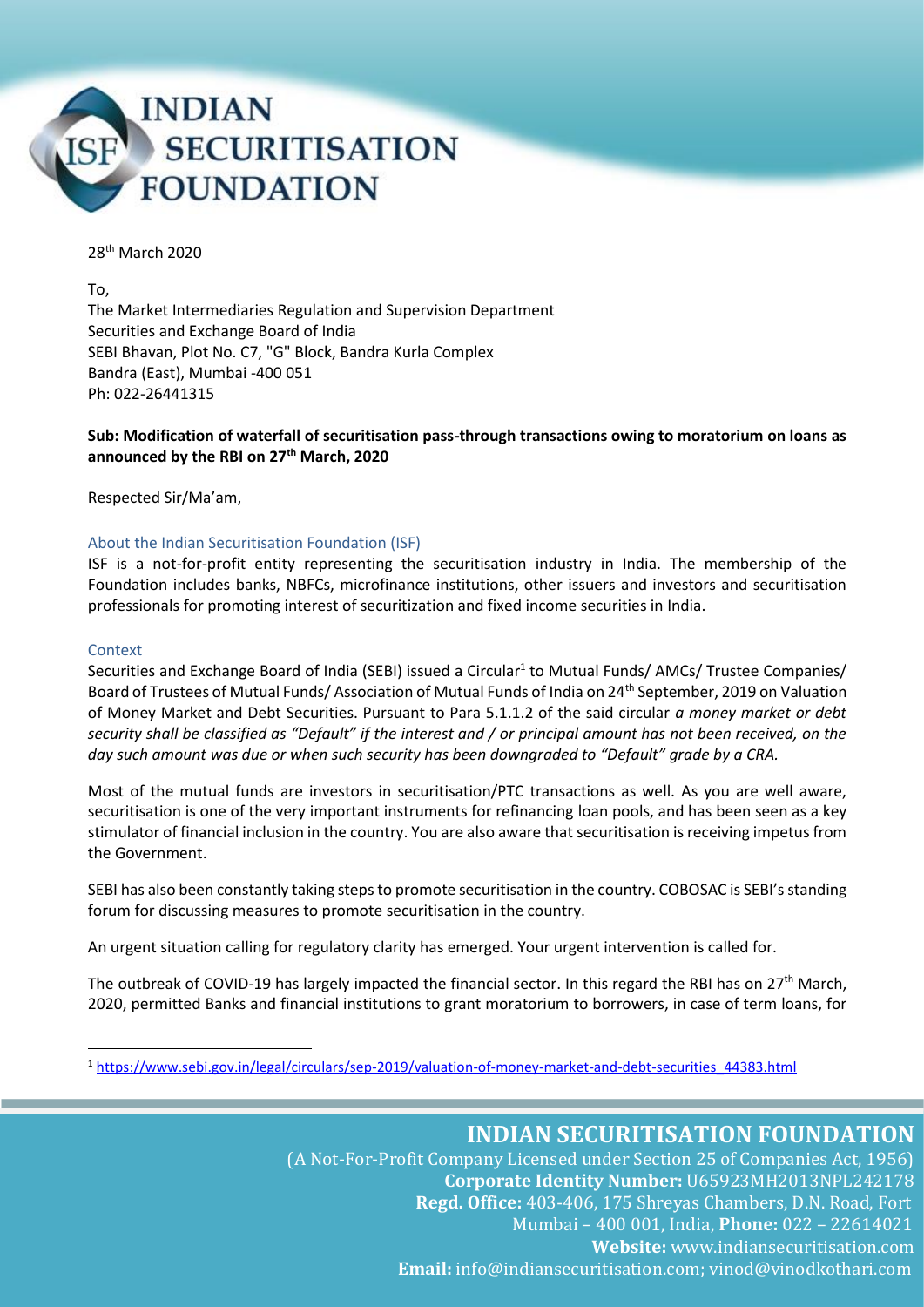

a term of 3 months. Preliminary indications are that banks and NBFCs across board will be granting a moratorium across board for all loans and similar financial facilities.

The loans originated by banks and NBFCs include loans which have been securitized, or transferred to buyers by way of direct assignment transactions. In such cases, the originating lenders are simply the servicers.

It cannot be that lending institutions do not confer the benefit of the moratorium to such loans as have been securitized, as that would amount to discrimination. Moreover, the borrower was never a privy to the securitisation transaction; therefore, the borrower cannot be deprived of the benefit of moratorium, arising from a systematic disruption due to a supervening force majeure, merely because his loan has been securitized by the originator.

Thus, there are two implications:

- (a) The modification of the loan repayments in case of securitized loans requires the permission of the investor(s) who have invested in the securitisation/direct assignment transaction, as the servicer cannot take the action himself.
- (b) Resulting modification of the cashflow waterfall of PTC transactions, to reflect the modification of the repayment schedule of the underlying loan transactions.

Kindly note that the repayment schedule of the PTCs has to reflect the repayment from the underlying loans. If the underlying loans get restructured, in accordance with the moratorium granted across board, the same will have to reflect on the PTC transactions as too, as the latter are simply a replica of the loan cashflows.

We have had a discussion with a wide spectrum of originators, investors in securitisations (including several mutual funds), rating agencies, intermediaries and advisers, and legal counsels.

The general consensus that emerged is as follows:

- a. In situations of exigency such as the present one, the modification of the loan cashflows is not a case of delinquency or default, but a case of modification of the contractual obligation itself. It may be noted that the Law Ministry has opined that the COVID-19 is a case of force majeure event.
- b. Servicers may agree to modify the loan obligations in case of securitized loans with "investor consent" (in most cases, meaning consent of 75% of the investors).
- c. Investors, being regulated financial sector entities or market intermediaries, appreciate the need to permit the lenders to pass on the benefit of the moratorium.
- d. Such modification, once done with the consent of the investors, reflects on the investors' cash inflows as well.
- e. It is felt that this is not a case of "restructuring" leading to a default, because the aforesaid restructuring is not a result of a "credit event". It is the result of an externality, causing a system-wide disruption.

# **INDIAN SECURITISATION FOUNDATION**

(A Not-For-Profit Company Licensed under Section 25 of Companies Act, 1956) **Corporate Identity Number:** U65923MH2013NPL242178  **Regd. Office:** 403-406, 175 Shreyas Chambers, D.N. Road, Fort Mumbai – 400 001, India, **Phone:** 022 – 22614021  **Website:** www.indiansecuritisation.com  **Email:** info@indiansecuritisation.com; vinod@vinodkothari.com